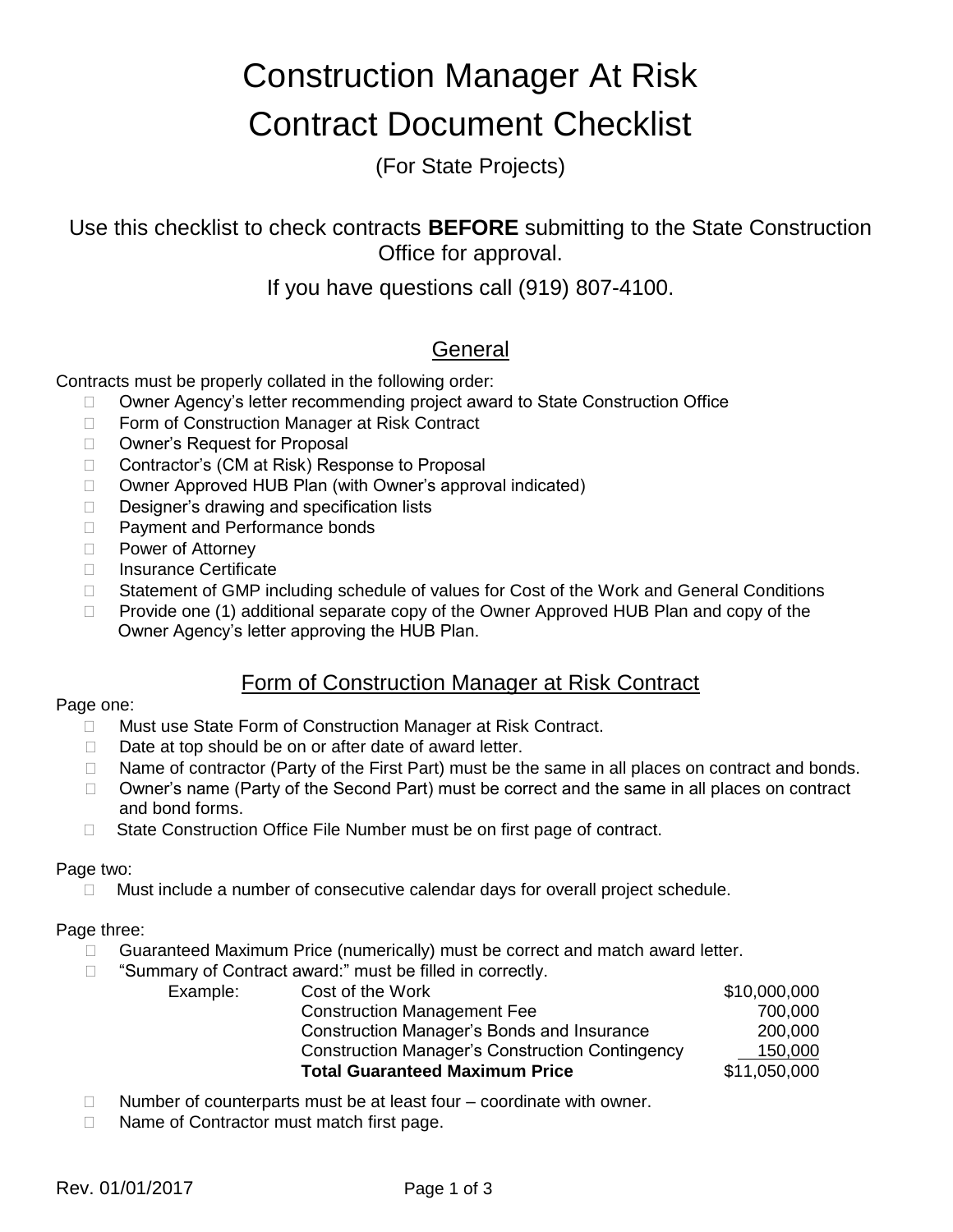## Signatures:

Corporation:

- □ MUST be signed by PRESIDENT or VICE PRESIDENT and attested by corporate secretary or assistant secretary. These two signatures must be by two different people.
- $\Box$  The two signatures must be by two different people.
- **Must have corporate seal.**
- □ Name on corporate seal must match name on contract.
- $\Box$  Same person must sign contracts and bonds.

Non-corporation (including but not limited to any type of partnership, limited liability company, sole proprietorships, etc.):

- □ Must be signed by Owner or Partner.
- **Must be witnessed.**
- $\Box$  Same person must sign contracts and bonds.
- $\Box$  Contracts must be sealed, if a manufactured seal is not available the contractor may emboss a quarter, write seal across the image and the company name around the image.
- $\Box$  Name of Owner must match first page.
- $\Box$  Owner must sign contract and have signature witnessed.
- □ Any attachments must be included.

## Performance and Payment Bonds

- MUST USE STATE BOND FORMS No Exceptions No Additions No Riders**. AIA** Bond Form is **NOT** Acceptable. See Article 35, "General Conditions of the Contract"
- $\Box$  If the Surety adds a bond number there must be different numbers on the bonds or the word "Performance" after the number on the Performance Bond and the word "Payment" after the number on the Payment Bond.

#### Page one:

- D "Date of Contract" must match date on page one of the contract.
- □ "Date of Execution" must be on or after "Date of Contract".
- □ "Name of Principal" (Contractor) must match name on contract.
- $\Box$  "Name of Surety" must be the same on page one and two and must match the Power of Attorney.
- □ Address of Surety must be shown.
- □ "Name of Contracting Body" (owner) must match name of owner on contract.
- □ "Amount of Bond" must be 100% of the construction contract amount.
- □ Words and numbers must match.
- $\Box$  "Project" must match project name on contract.

#### Page two:

- $\Box$  Number of counterparts must match page three of the contract.
- □ Name of Contractor must match page one.
- □ Signatures:

Corporation:

- □ MUST be signed by PRESIDENT or VICE PRESIDENT and attested by corporate secretary or assistant secretary. These two signatures must be by two different people.
- **Must have corporate seal.**
- $\Box$  Same person must sign contracts and bonds.

#### Non-corporation:

- □ Must be signed by Owner or Partner.
- **Must be witnessed.**
- $\Box$  Same person must sign contracts and bonds.
- □ Name of Surety must match page one.
- □ Attorney-in-Fact must sign and have signature witnessed.
- □ Must have Surety's corporate seal.